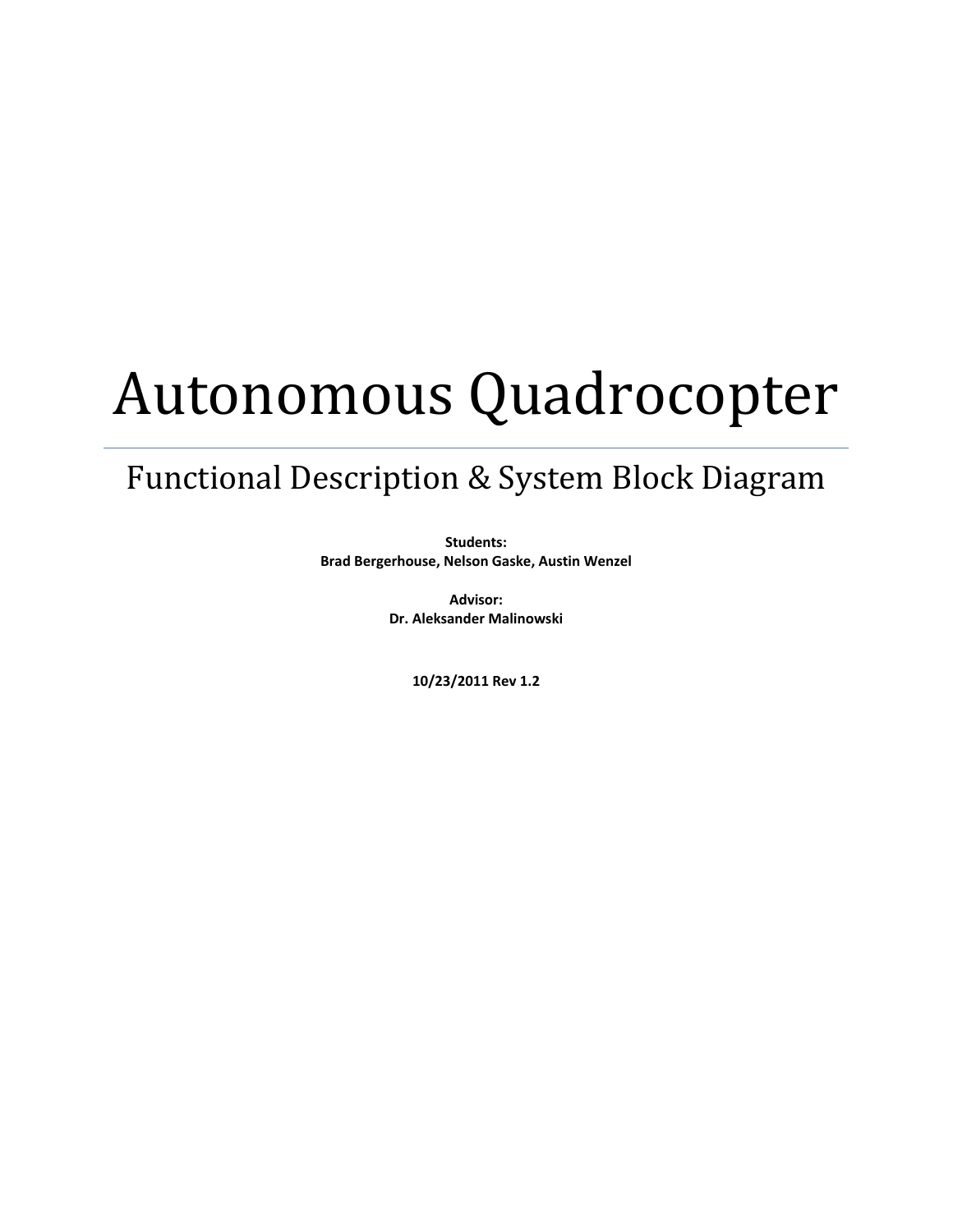### INTRODUCTION

Quadrocopters maintain the ability to move rapidly and agilely through the air much like a plane while maintaining the helicopter's ability to hover and move at low airspeeds. By equipping such a copter with distance sensors and cameras an autonomous aerial vehicle is created which can avoid nearby obstacles regardless of velocity. Information gathered by these sensors will then be used to navigate the quadrocopter through spaces too tight for other styles of autonomous aerial vehicles.

#### GOALS

- To develop a quadrocopter platform for future senior projects
- Autonomously navigate through narrow passages using onboard and stationary sensors
- Avoid obstacles using video and sensor feedback
- Implement backup fly-by-wire controls for safety and testing

#### BLOCK DIAGRAM AND FUNCTIONAL DESCRIPTION



#### **Fig 1.1 System Block Diagram**

The quadrocopter consists of the following subsystems:

- XAircraft X650 quadrocopter platform with onboard flight control, ESC's and motors
- **•** Beagleboard for onboard processing and control
- 5MP camera for obstacle avoidance
- Wireless communication to PC for safety
- $\bullet$  IR distance sensors and octal ADC with  $I^2C$  interface
- Accelerometer with  $I^2C$  interface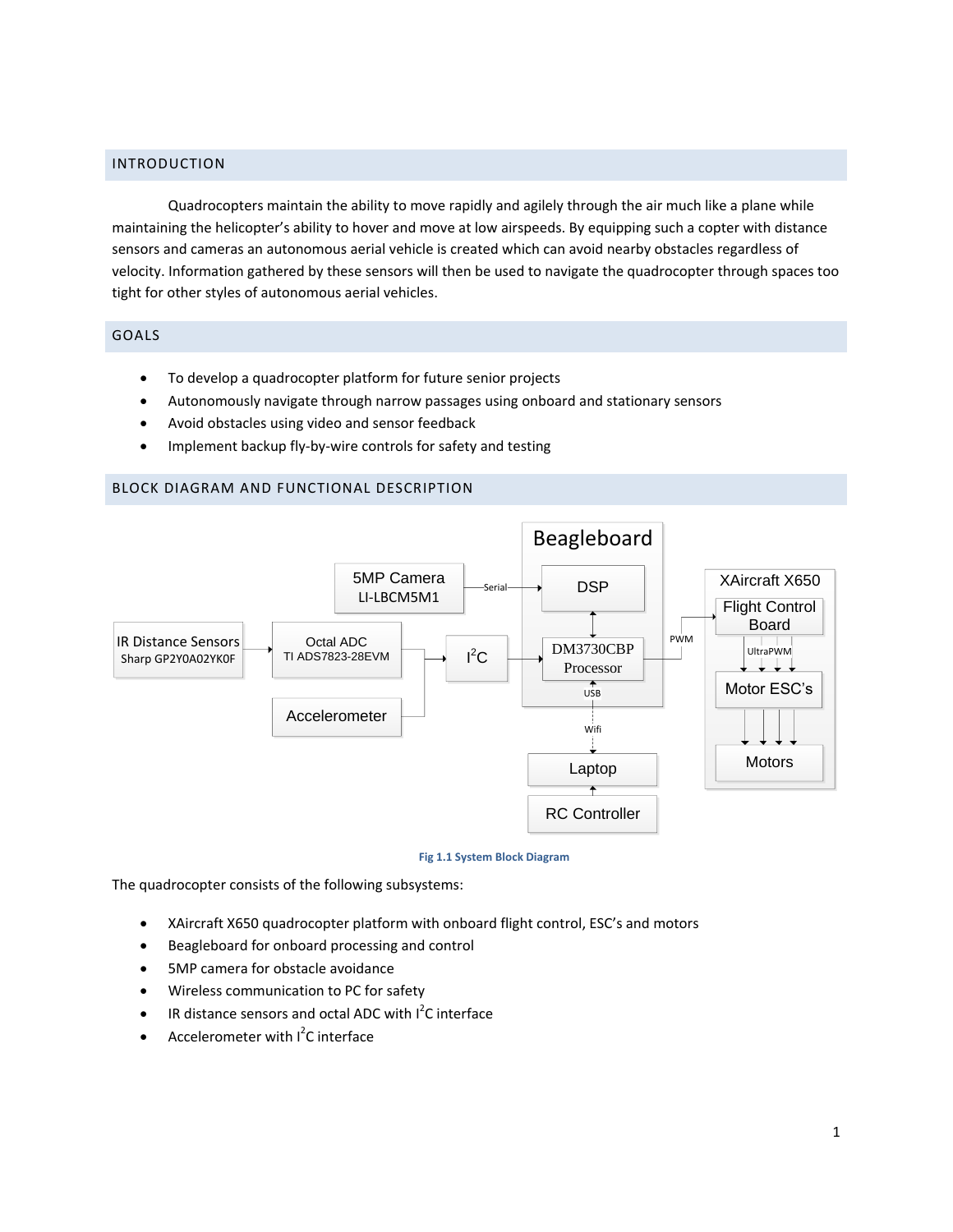The system functions as follows:

The Beagleboard will be attached to the quadrocopter and will perform the following functions:

- Video processing
- Sensor processing
- Movement controls
- Wireless Communication

The process flow for processing the sensors will be as follows:

- 1. The DSP will process camera input as it comes in
- 2. DSP information is output to the  $\mu$ C
- 3. Distance information is brought into the  $\mu$ C over  $I^2C$
- 4. Control parameters determined by  $\mu$ C
- 5. Control parameters output to the X650 flight controller

#### SENSORS

The sensors used for this project include:

- IR distance sensors (Sharp GP2Y0A02YK0F)
- 5MP camera (LI-LBCM5M1)
- Accelerometer

#### IR DISTANCE SENSORS

There will six IR distance sensors onboard, one in each of the +/- x, y, z dimensions. The sensors output an analog voltage based upon how far they are from an obstacle (between 7 and 60 inches). To interface these sensors with the Beagleboard, an octal ADC module (TI ADS7823-28EVM) will be used that will communicate over an I<sup>2</sup>C bus that is shared with the accelerometer.

#### CAMERA

The camera will be positioned on the platform directly attached to the Beagleboard pointing forward. The camera plugs directly into a socket on the Beagleboard and communicates over a serial protocol. The DSP chip will be responsible for processing all camera input.

#### ACCELEROMETER

An accelerometer will be mounted near the platforms gyroscope to aid in navigation. It will communicate over l<sup>2</sup>C and will be processed on the  $\mu$ C.